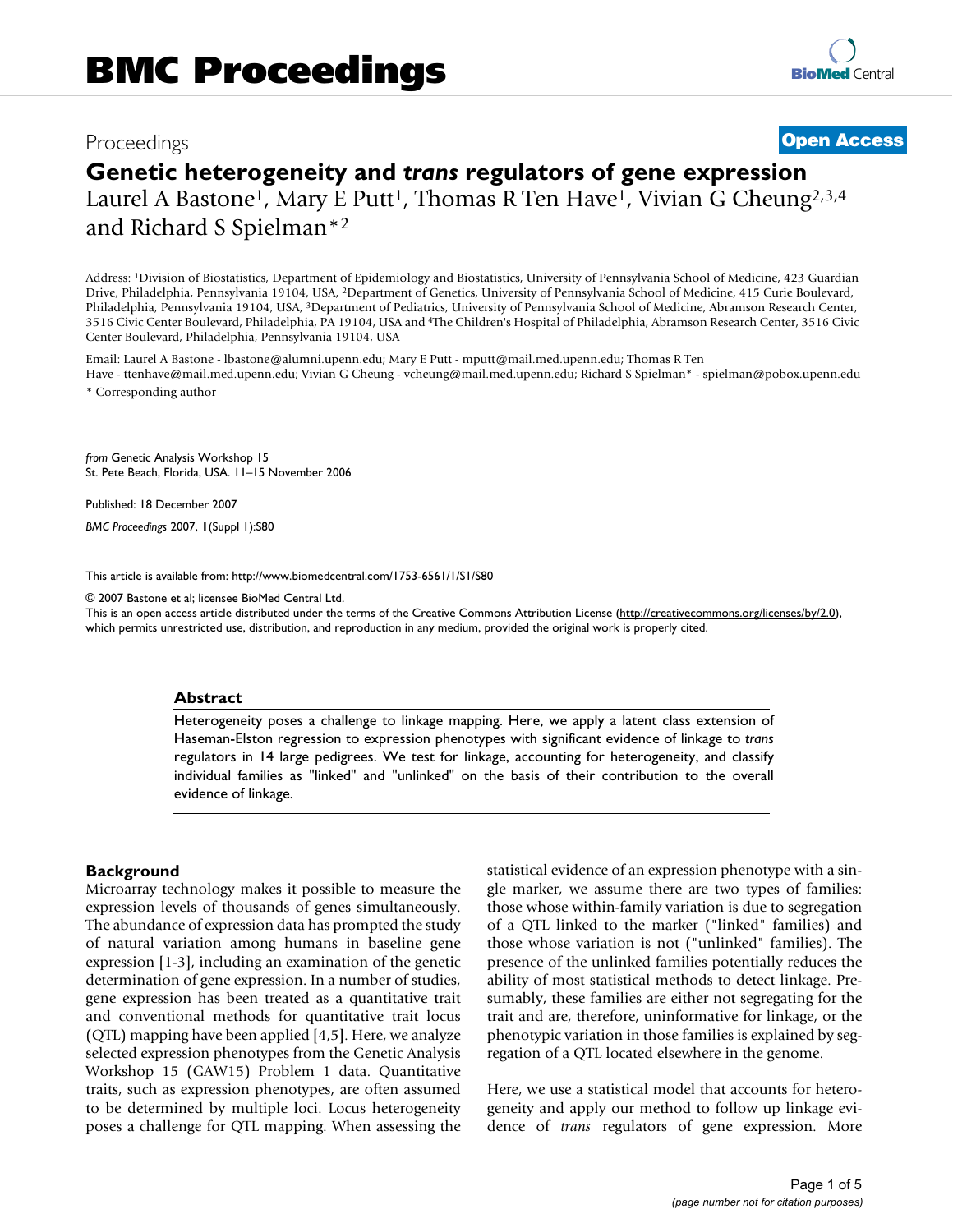specifically, we use a latent class extension of Haseman-Elston (H-E) regression developed by Bastone et al. (unpublished work) that accounts for heterogeneity with respect to linkage. This method includes a classification procedure that is used to determine which individual families are segregating and therefore contribute to the overall evidence of linkage.

The materials and data for this study were previously described by Morley et al. [4]. Gene expression values and single-nucleotide polymorphism (SNP) genotypes were obtained from cell lines derived from 14 large CEPH (Centre d'Etude du Polymorphisme Humain) pedigrees. In the original study, Morley et al. employed a genomewide linkage mapping approach to detect both of the two possible classes of expression regulators: *cis* and *trans* regulators. The 142 expression phenotypes exhibiting linkage evidence that achieved genome-wide significance were further classified as *cis* and *trans*, based on the location of the linked SNP marker relative to that of the expressed gene. Here, we expand upon the findings of Morley et al. [4] using data for the 5 expression phenotypes with the strongest statistical evidence of *trans* linkage (Table 1 of Morley et al. [4]). We refer to these as the "singleton" phenotypes.

In a second analysis, we analyze data for a set of 29 phenotypes mapping to the putative "master regulator" on 14q32 (Figure 2 of Morley et al. [4]), and a set of 24 phenotypes mapping to a second putative master regulator on 20q13. We refer to these as the "chromosome 14", and "chromosome 20" phenotypes, respectively. Because the genes with putative QTLs on chromosome 14 and chromosome 20 are located elsewhere in the genome, they represent a special case of *trans*-regulated phenotypes, grouped together due to the fact that several expression phenotypes mapped to the same 5-Mb window.

# **Methods**

We used a latent class linkage approach to detect heterogeneity among families in terms of two latent classes, one of which is tested for linkage (i.e., "linked class"), using an extension of Haseman-Elston (H-E) regression. Using an empirical Bayes approach, we then estimated the posterior probability that each of the families is a member of the linked class. On the basis of these probability estimates, we classified each individual family into one of the two latent classes. For the singleton phenotypes, we used the family class assignments to repeat the linkage scan, stratified by family type. The stratified genome scan allows us to ask several questions regarding the linkage evidence. First, we used the results to test our method and support the plausibility of the class assignments. Second, on the basis of these class assignments, we estimated how many families are contributing substantially to the overall evidence of linkage. Finally, we looked for additional QTLs by determining whether the evidence for linkage elsewhere in the genome increases in the remaining families.

# *Haseman-Elston regression*

Haseman and Elston [6] describe the regression ("H-E regression") that is performed in each of the two latent classes. H-E regression involves regressing a function (Y) of the phenotype values of two siblings on the number of alleles shared identically by descent (IBD) (X) between the two siblings at a marker. We refer to this as the marginal, or one-class, regression model. Here, we use the squared difference as the outcome variable in H-E regression. Several authors discuss the use of other phenotype functions, including mean-corrected products and weighted combinations of squared sums and differences. Because these phenotype functions typically rely on calculating means or residuals based on the marginal model, their use in a latent class model is not straightforward and could potentially introduce bias or decrease the power of the method to detect the latent classes. Therefore, our latent class extension of H-E regression was developed using the squared phenotypic difference as the outcome variable and for the results to be directly comparable, we use the squared difference in the one-class model as well.

We fit the one-class model using generalized estimating equations and a working correlation structure with two

| Phenotype    | Chromosome with<br>trans peak | Marginal (One-class) slope<br>$(b$ -value) | Class I "unlinked" families |                            | Class 2 "linked" families |                            |
|--------------|-------------------------------|--------------------------------------------|-----------------------------|----------------------------|---------------------------|----------------------------|
|              |                               |                                            | Slope                       | No. of families in Class 1 | Slope $(p$ -value)        | No. of families in Class 2 |
| ALG6         | 19                            | $-0.04$ ( $< 0.001$ )                      | $-0.01$                     | 12                         | $-0.17$ ( $< 0.001$ )     |                            |
| CBR I        | 15                            | $-0.67(0.002)$                             | 0.12                        |                            | $-3.10$ ( $< 0.001$ )     |                            |
| DSCR2        | 9                             | $-0.07$ (<0.001)                           | $-0.02$                     |                            | $-0.27(0.015)$            |                            |
| HOMERI       | 9                             | $-0.42$ ( $< 0.001$ )                      | $-0.13$                     |                            | $-1.31$ (<0.001)          |                            |
| TNFRSF I I A |                               | $-0.93(0.067)$                             | 0.08                        | $\overline{2}$             | $-4.04(0.001)$            |                            |
|              |                               |                                            |                             |                            |                           |                            |

**Table 1: Results of latent class analysis of linkage**

"Linked" and "unlinked" families were identified for the five expression phenotypes that showed strongest evidence of linkage in *trans*.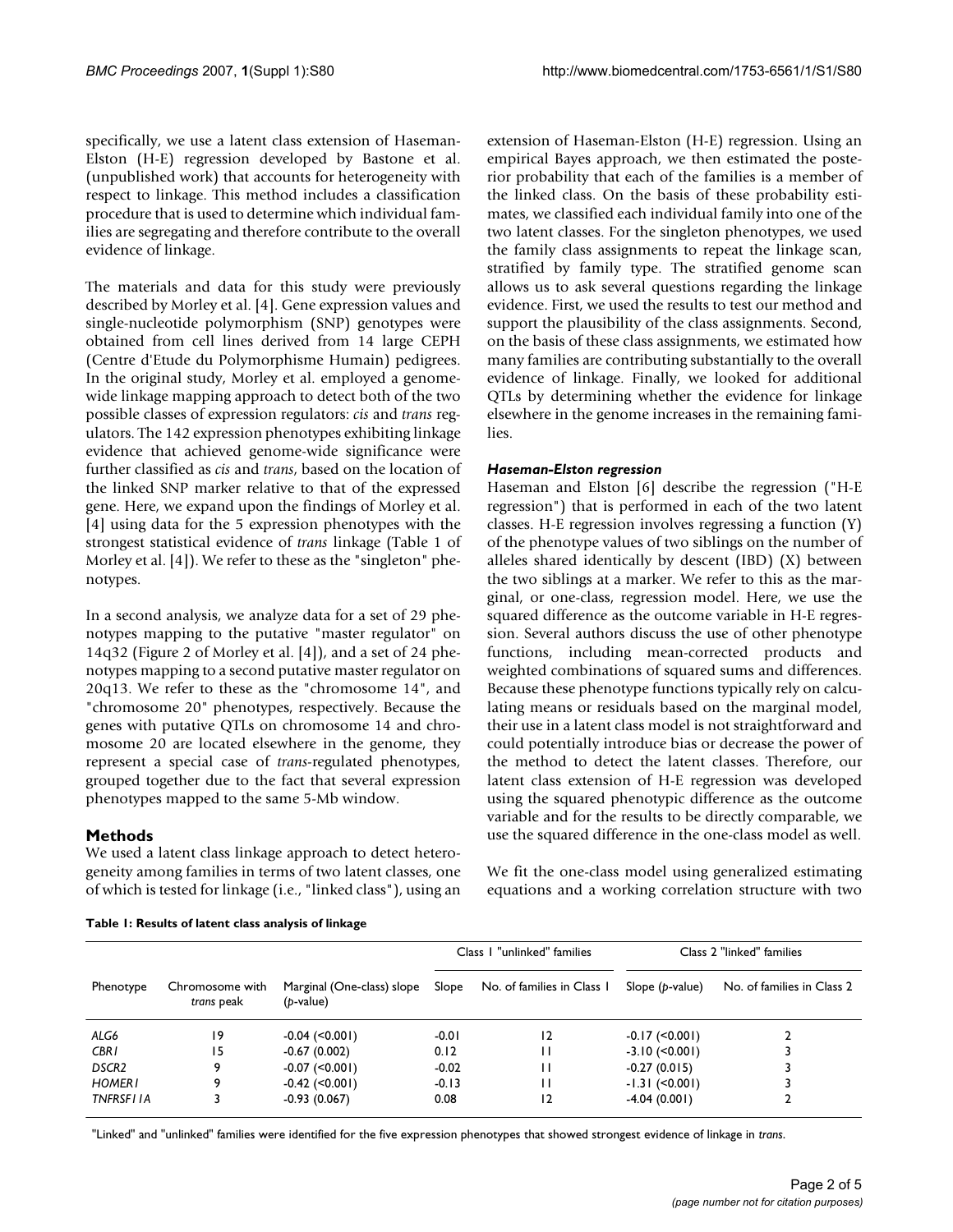correlation parameters for sib pairs that share zero or one individual in common, as implemented in S.A.G.E. [7]. For each expression phenotype, we performed a genome scan (one-class model) in all 14 families.

## *Latent class model*

Latent class methodology assumes that the distribution of the outcome variable (i.e., phenotype function) is a mixture of two or more parametric distributions. Let *S* be a multinomial variable indicating class membership of a given family, with probability of membership for latent class s of  $\pi_s$  =  $P(S = s)$ ,  $s = \{1, 2\}$ . For class *s*, we assume a linear H-E regression model for the squared phenotypic difference, conditional on latent class and IBD sharing at the marker:  $E[Y|X, S = s] = \alpha_s + \beta_s * X$ . We assume the marginal density of the outcome variable is a mixture of the conditional densities within the latent classes, such that the marginal mean is  $E[Y|X] = \sum_{s} \pi_s (\alpha_s + \beta_s * X)$ . *Y* is regressed on *X* within each class, and a test for linkage is based upon the magnitude of the regression slope in the segregating class. The null hypothesis that the regression slope in this class equals zero, is tested against the onesided alternative that the regression slope was less than zero. Empirical Bayes estimates of the parameters in the latent class model were used in turn to estimated the posterior probability that a given family is in latent class *s*, *P*(*S*  $= s|Y, X$ ). We estimated the probability of membership in the "linked" class for each family and subsequently assign families to their more likely class.

Based on the results of the one-class model, we select the single SNP exhibiting the maximum evidence of linkage with the trait and obtain multipoint IBD sharing information using Merlin [8]. The raw phenotype values were converted to squared differences for all possible sib pairs per family. The parameters of the latent class model were estimated using the maximum likelihood method. Maximization was carried out using a general quasi-Newton procedure implemented by SAS PROC TRAJ (v.8) using the NOVAR option to omit calculation of standard error estimates [9]. The genetic hypothesis of linkage requires an additional assessment of a significant negative slope in one of the latent classes ("linked" class). The significance of the class-specific slope in the linked class was tested by permuting the IBD sharing within each family, re-fitting the latent class model, and comparing the minimum slope in the original data to that in each set of permuted data. Our permutation approach preserves both the clustering by family and any potential correlations among sib pairs within a family.

# **Results**

#### *Primary analysis*

Evidence of heterogeneity was detected under the linkage model for all five singleton phenotypes. More specifically,

in the two-class model, all phenotypes exhibited evidence of a zero slope in one class, and a statistically significant negative slope in the other ("linked") class (See Table 1). For all phenotypes, the estimate of the slope in the "linked" class is more negative than that of the "marginal" slope (i.e., the slope obtained in the one-class model). As one would expect, the marginal slope appears to be an average of the negative and zero slope in the two classes.

We assigned each family to its more likely class, on the basis of estimates of family-specific probabilities of latent class membership. In general, the classes were well separated, with estimates of class membership probabilities close to zero and one. For families classified as "linked", the estimates of the probability of membership in the "linked" class ranged from 0.918 to 1.000, with a mean of 0.988. For families classified as "unlinked", the estimates ranged from 0.000 to 0.024, with a mean of 0.001. We found that relatively few families (i.e., two or three families) contribute to the overall evidence of linkage, despite the strong marginal effect. This suggests that for these five phenotypes, we detected QTLs with relatively rare alleles with strong effects.

We repeated the linkage scans for each class separately. Figure 1 shows the full-sample and class-specific linkage scans for all five phenotypes, using markers on the *trans* peak chromosome. The stratified scans were implemented in S.A.G.E. [7]. These graphs suggest that we can effectively use the latent class model to identify the subset of families that provide most of the evidence of linkage.

In addition to the chromosome-specific linkage scan, we performed a stratified, genome-wide linkage scan for each singleton phenotype. By omitting those families whose phenotypic variation is already explained ("linked" families above), we might have more power to detect additional QTLs. This reasoning assumes that, for example, when families in the sample are segregating for two distinct QTLs, individual families will be segregating for one or the other, but not both QTLs. Of course, this is not necessarily true. However, if the less common allele at each of the QTLs is rare, it may be a good working assumption. In the linkage scans, the evidence for linkage is measured by the negative log *p*-value from H-E regression. The maximum new negative log *p*-value in "unlinked" families ranged from 3.3 for *CBR1* (increased from 0.3 in all families) to 4.1 for *DSCR2* (increased from 2.2 in all families). In the original analysis, Morley et al. [4] used two different levels of stringency for determining the genome-wide significance of evidence for linkage. A negative log *p*-value of 4.4 was used as a less stringent threshold. Thus, while the evidence of linkage to other regions in the genome did increase in the "unlinked" families, none of the new link-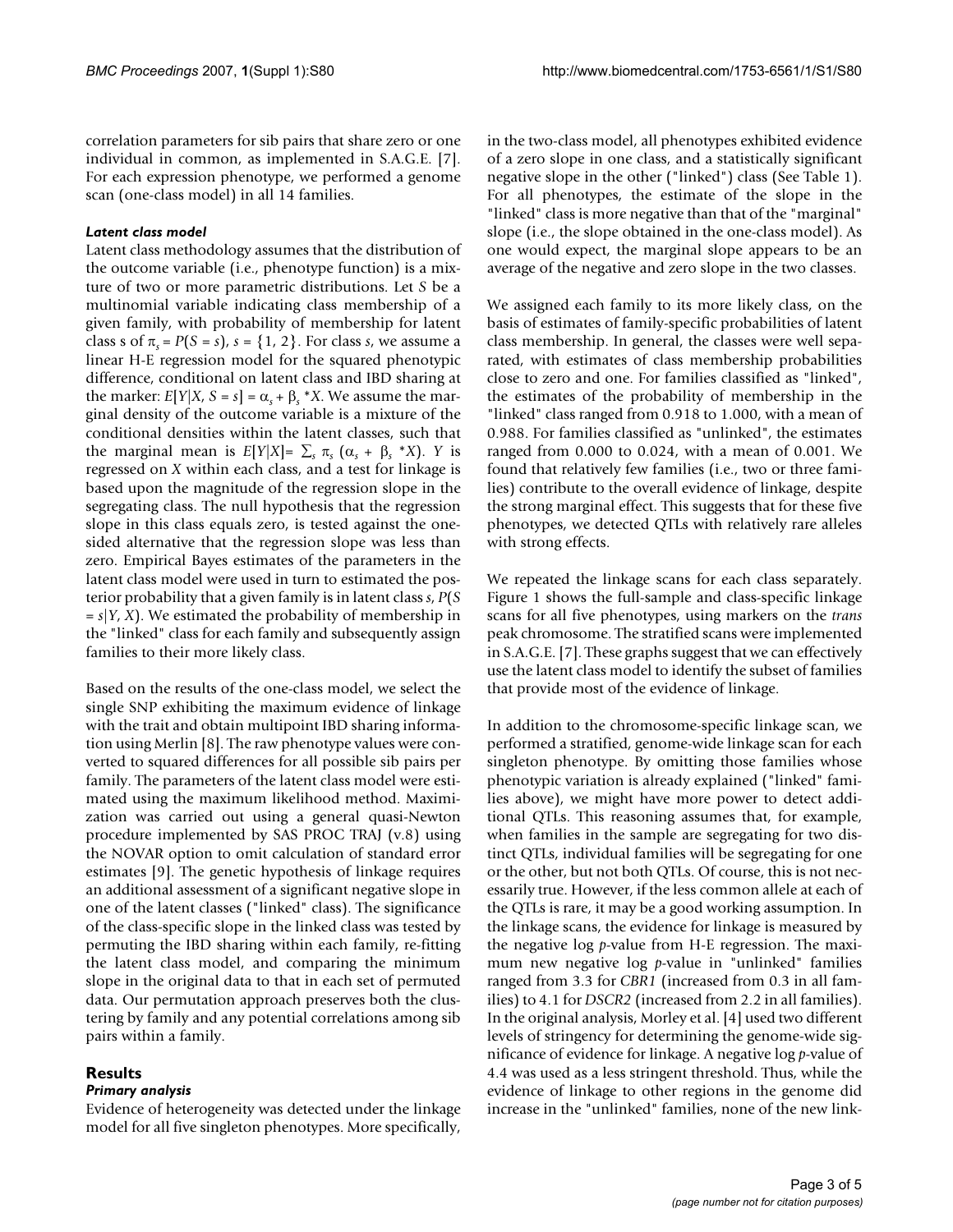

#### **Figure 1**

**Linkage scans stratified by family type**. Families were classified as "unlinked" or "linked" and class-specific linkage scans were carried out only for the chromosome on which the strongest evidence for linkage in *trans* was found.

age peaks achieved genome-wide significance by this criterion.

#### *Secondary analysis*

We next applied the latent class method to the chromosome 14 and 20 phenotypes. Specifically, we analyzed data for 29 phenotypes with significant evidence of linkage to a 5-Mb region on chromosome 14. Again, we found that a relatively small number of families contributed to the overall evidence of linkage (range 1 to 7, average 2.4). In fact, for 12 phenotypes, only one family is classified as "linked". Surprisingly, a single family (CEPH 1418) is classified as "linked" for all phenotypes. We repeated a linkage scan removing that family and found that only one phenotype continued to exhibit linkage to chromosome 14. We compared the expression values of Family 1418 to those of the other families and found the mean and range of expression values to be quite similar. Thus, there is nothing remarkable about this family with respect to phenotypic values. The strong dependence of the linkage findings on this family might indicate a relatively rare allele at a QTL with a very strong effect, detected primarily in one family.

We repeated the analysis described above for 24 expression phenotypes with significant linkage to a 5-Mb region on chromosome 20. In contrast to the results for the chromosome 14 phenotypes, we found that different families contribute linkage evidence for different phenotypes. All families contribute evidence for at least two phenotypes and the maximum number of phenotypes to which one family contributes is 14. In general, somewhat larger numbers of families contributed to the evidence of linkage for the chromosome 20 phenotypes (range 1 to 9, average 3.6), as compared to the chromosome 14 phenotypes.

#### **Conclusion**

We applied a latent class extension of H-E regression to evaluate heterogeneity and linkage of expression phenotypes to *trans* regulators of gene expression. The family classification procedure under the latent class model